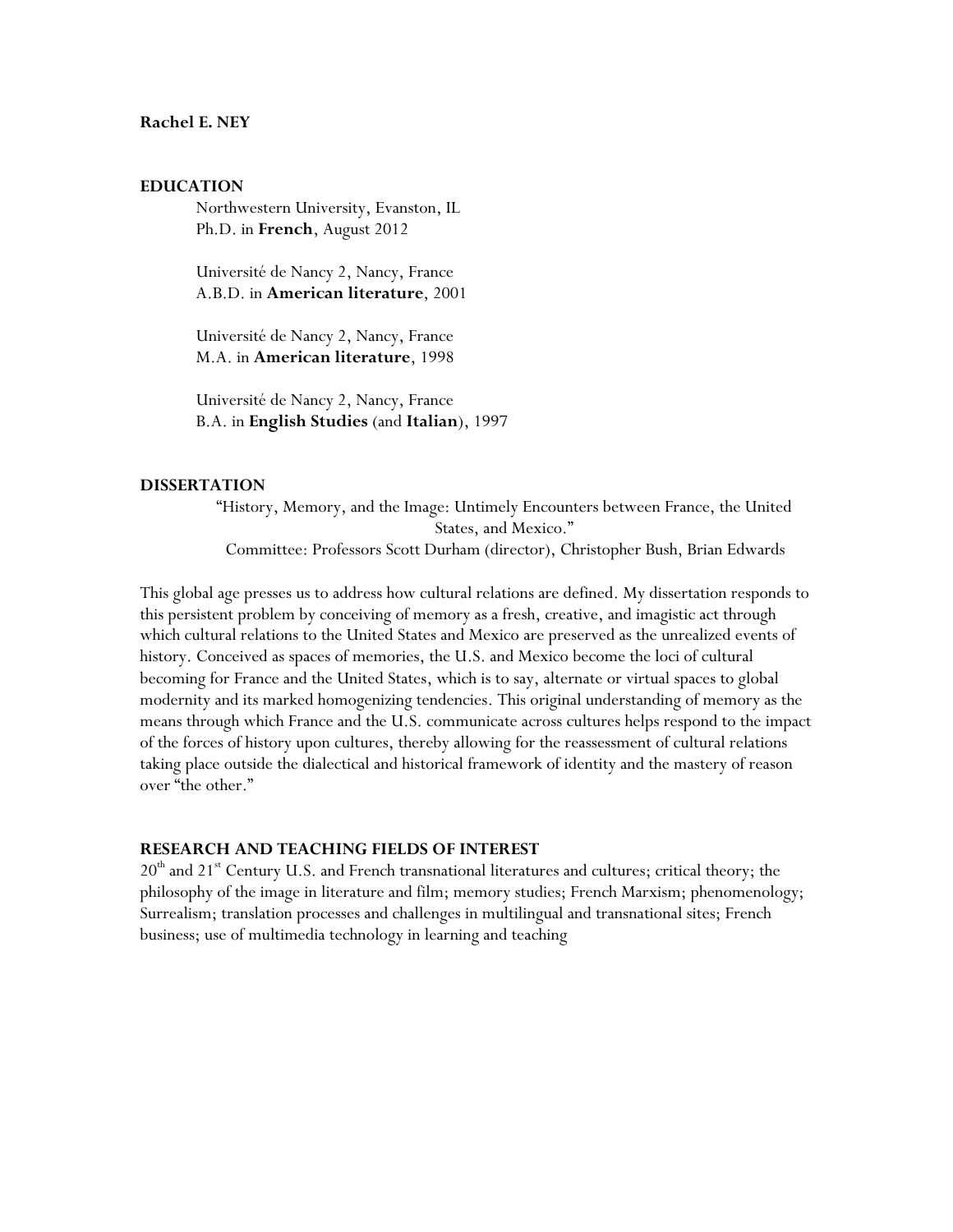# **TEACHING EXPERIENCE**

### **Institution Position Dates**

Southern Methodist University Lecturer of French 2012-present University of Wisconsin-Milwaukee Visiting Instructor of French 2010-2012 Northwestern University Instructor of French 2009-2010 Northwestern University Grad. Assis. of French & Italian 2004-2007 University of Wisconsin-Milwaukee Associate Lecturer of French 2001-2003 Université de Nancy 1 Associate Lecturer of English 2000-2001 Ball State University Visiting Teaching Assis. of French 1998-1999 Université de Nancy 2 Mentor in English 1997-1998

# **COURSES TAUGHT**

# **Undergraduates Graduates**

Elementary French The Classics of French Cinema Intensive Intermediate French Advanced Written Expression Intermediate French Intro. Transl. English to French French Composition and Conversation **Reading Proficiency in French** Intensive Use of French Grammar Advanced Written Expression French Stylistics French Civilization and Culture Reading Proficiency in French (online/inclass) Introduction to Translation from English to French Reading Literatures in French: Exoticism Introduction to French Literature: Middles Ages to Revolution The Classics of French Cinema The Monster in Italian Literature and Film Business French (two courses: oral & written skills) Business English French Phonetics

### **COURSES ASSISTED**

The World of Dante: *The Inferno* (Professor Marco Ruffini) \*delivered lecture for canto XIII The Life of the Spirit in Italian Cinema (Professor Thomas Simpson) The Literature of French Existentialism (Professor Scott Durham)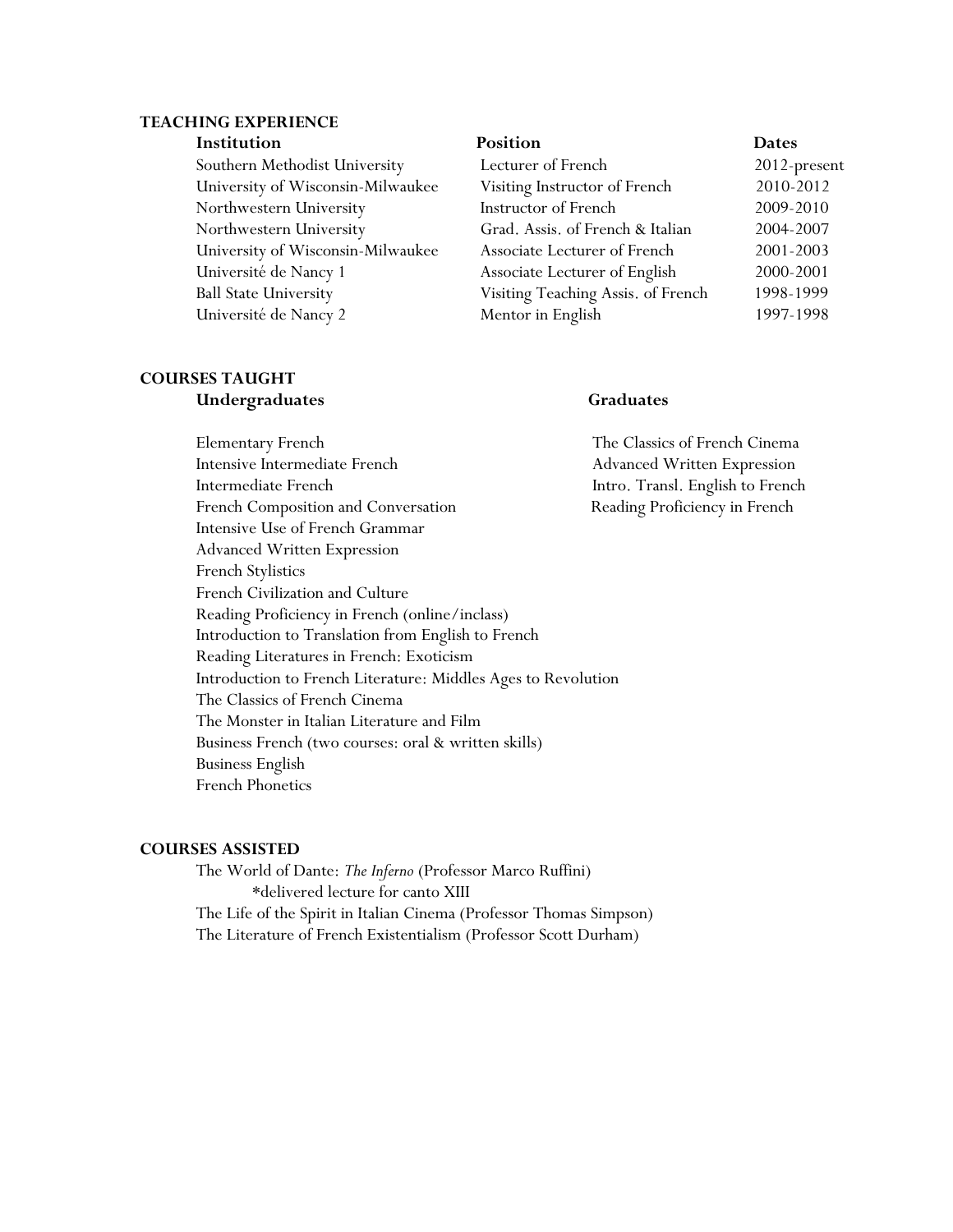### **PUBLICATIONS**

### **Articles**

- "A Transnational Genre: 'The Unhappy Consciousness' in Cormac McCarthy's *Border Trilogy.*" *Profils Américains 17*, eds. Christine Chollier and Edwin T. Arnold. Montpellier, France: Presses Universitaires de Montpellier, 2004, 159-179
- "Adaptation et altérités dans la Trilogie de la Frontière de Cormac McCarthy, ou le processus de l'oblitération de l'altérité mexicaine." *Palimpsestes 16*, ed. Christine Raguet-Bouvard. Paris, France : Presses de la Sorbonne Nouvelle, 2004, 59-66
- "The Other and Death in Cormac McCarthy's *All the Pretty Horses*." *Unchartered Territories*, ed. Christine Chollier. Reims, France: Presses Universitaires de Reims, 2003, 169-189

### **Translations**

- *The Tragedy of King Christophe.* With Paul Breslin. A translation and annotated edition of Aimé Césaire's *La Tragédie du Roi Christophe* (Northwestern Press, 2015)
- Jean-Pierre Liégeois, "Roma Education and Public Policy: A European Perspective," *European Education* 39:1 (spring 2007): 11-31

### **Review**

"Émile Gallé Centenary: La Lorraine Artiste. University of Bristol 18-19 September 2004." *Design History Society Newsletter* 104 (January 2005): 6-7

### **PAPERS AND PRESENTATIONS**

- "The Image, The Corrido, and the Question of Border Cultural Relations in Cormac McCarthy's *The Crossing.*" A Quarter Century of *Blood Meridian*, Texas State University San Marcos, TX. Oct. 27- 30, 2010.
- "Memories Yet To Come Back: J.M.G. Le Clézio's Revolution of Time in *The Mexican Dream."* The European Imagination of the Americas. The Transatlantic History Student Organization. University of Texas at Arlington. Oct. 28, 2010.
- "*Voyage to the Land of the Tarahumara*: Antonin Artaud's Views on a Mexican Encounter." Voices from the In-Between: Aporias, Reverberations, and Audiences. Department of Languages, Literatures, and Cultures. University of Massachusetts Amherst. April 16-18 2010.
- "Yves Berger's Fiction: A Literary Attempt at Making Sense of Dying and Death at a Very Early Age." Third Global Conference: Making Sense of Dying and Death, Vienna, Austria. Dec. 2-4, 2004.
- "Cormac McCarthy's *The Crossing* and Border Writing." Second Conference on Globalizing American Studies. Departments of English and Comparative Literary Studies. Northwestern University. April 29 2004.
- "A Transnational Genre: 'The Unhappy Consciousness' in Cormac McCarthy's *Border Trilogy.*" Cormac McCarthy Society's Annual Conference, Tucson, AZ. Oct. 10-13 2002.
- "Adaptation et altérités dans la Trilogie de la Frontière de Cormac McCarthy, ou le processus de l'oblitération de l'altérité mexicaine." International colloquium "De la lettre à l'esprit : traduction ou adaptation?" Université de la Sorbonne Nouvelle. June 14-15 2002.
- "The Other and Death in Cormac McCarthy's *All the Pretty Horses*." Third European Conference on Cormac McCarthy. Université de Reims, France. June 19-21 2002.